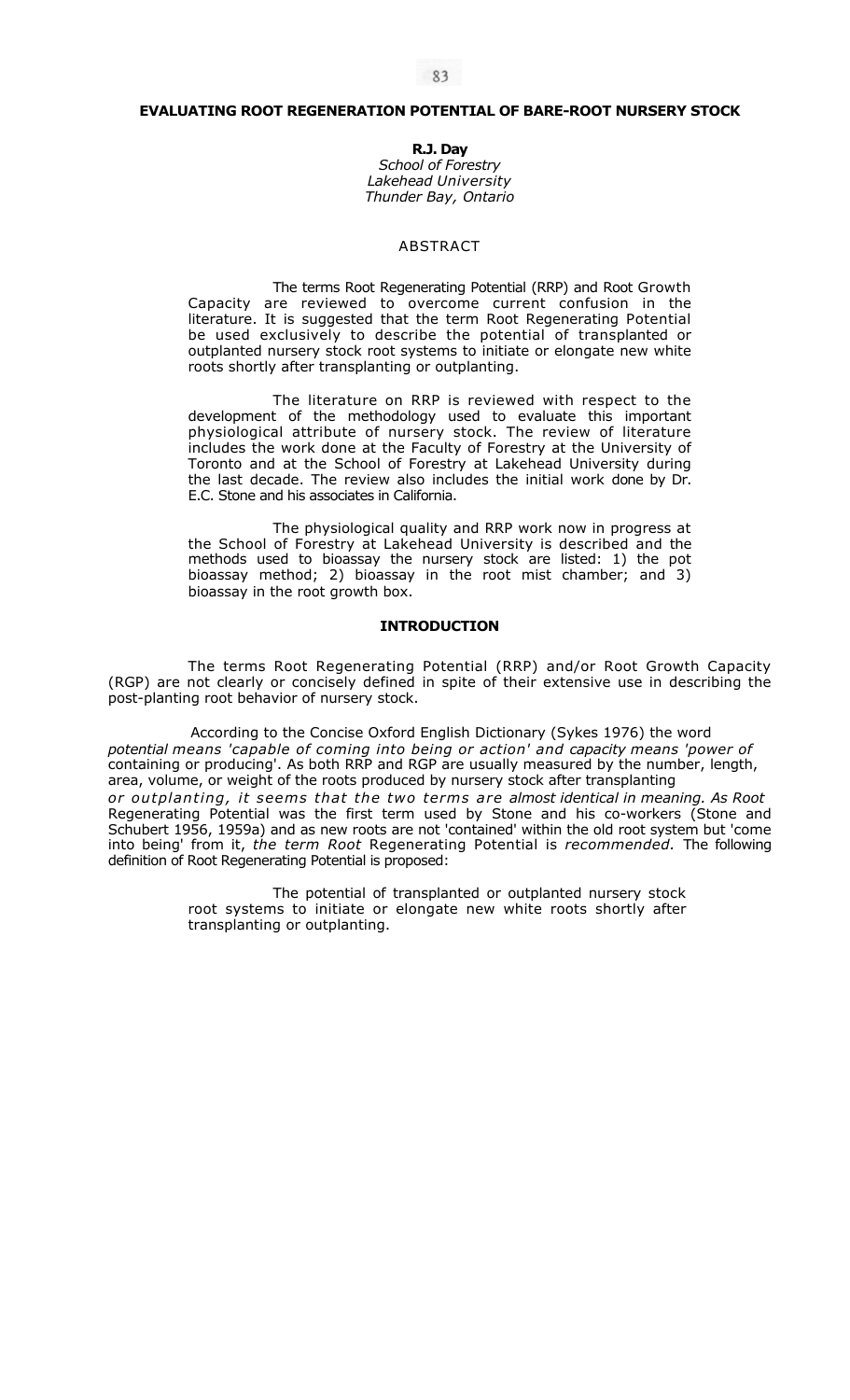1959a). Even by 1958, Stone and Schubert (1959) had developed their methodology so that they were

> digging seedlings from the nursery every 15 days, replanting them in the greenhouse after 0, 1, 2, and 3 months in cold storage and redigging them 30 days later and recording any new root growth.... each seedling shipment was subjected to the following treatment. First the white root tips were pinched off. Then the 20-seedling lot was planted--10 seedlings per galvanized container--in sand loam. These planted seedlings were then watered and drained, and the containers were placed in a 20° C (68° F) waterbath in the greenhouse .... The air temperature in the greenhouse did not fall below 20° C (68° F) at night but with few exceptions did not exceed 35° C (95° F) in the daytime .... After one month in this greenhouse environment, each galvanized container was lifted from the waterbath and the soil carefully washed from the seedlings .... The root systems of the seedlings were then examined and elongating laterals which had just started to suberize, but which could still be recongized as new roots were counted.

By use of these techniques Stone and Schubert were able to show that the RRP of ponderosa pine *(Pinus ponderosa* Laws.) varied greatly with the time of year in which the seedlings were lifted and outplanted. Later Stone *et al.* (1962) also showed that the RRP of Douglas-fir *(Pseudotsuga menziesii* (Mirb.) Franco) varied with lifting and outplanting date. In this work a more comprehensive analysis of the seedling root systems and the measurement of RRP was made:

> Douglas-fir seedlings in common with most conifers have an heterorhizic root system with a primary root, several elongated first and second order laterals and many short first, second, third, and fourth order laterals varying in size from short protuberances to laterals several inches or more in length. When these seedlings are removed from the seedbed or transplant bed, varying portions of the the primary roots as well as most of the elongated laterals and many of the short laterals, particularly if they are in a growing state, are broken off and left in the ground. Thus when seedlings are planted in the planting site, the root systems that are regenerated subsequently must come from one or more of the following: (1) short unbroken laterals that begin to elongate rapidly; (2) lateral roots that originate at points where older roots have been removed; (3) lateral roots that originate some distance back from wound tissues and apparently are not associated with them.... Seasonal variation (in RRP) is measured in both lateral root elongation potential and lateral initiation potential which together are hereafter referred to as "root regenerating potential"....

In 1963, Stone *et al.* showed the root regeneration potential of ponderosa pine seedlings produced by four California nurseries varied not only with lifting and outplanting date but also with the source nursery. In 1966, Krugman and Stone showed that cold nights enhanced the RRP of ponderosa pine. In this study they still used the methods described in Stone and Schubert (1959a). By 1967, Stone had begun to improve RRP methodology:

> According to the technique that we have used, seedlings whose RRP is to be evaluated are (root) pruned .... and all the white root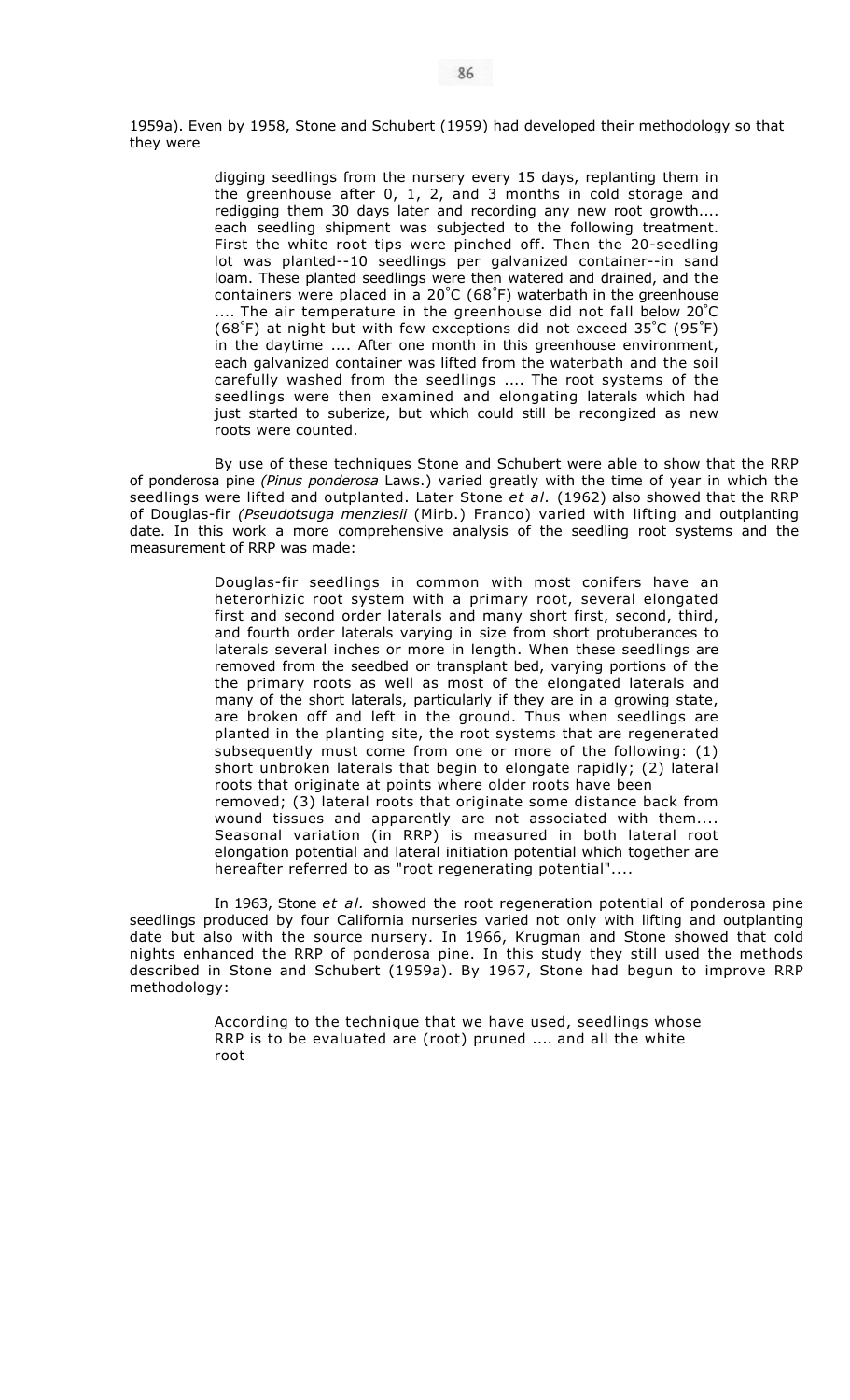tips longer than 0.25 cm are pinched off.... merely to simplify subsequent counting procedures. The seedings are planted in screened blended forest soil .... Following planting the trays are suspended in 20° C water baths for 28 days .... Roots that have grown 1.0 cm or more -all new growth is white and easily recognized-are measured and recorded with respect to origin .... Until recently, the controlled temperature baths were located in glass houses in which air temperatures fluctuated widely but were not allowed to fall below 18° C during the night. The water baths are now located in controlled environment chambers in which the air temperature is maintained at 25° C during the day and at 18° C during the night; the light intensity is maintained, with water cooled Zenon-arc lamps, at 3,500 foot candles (37,650 lux).

Stone (1967) and Stone and Jenkinson (1970) showed that ponderosa pine seedlings transplanted into soils initially moistened over a range of available soil moisture percentages varied in RRP. In most seasons, soil moisture tensions greater than 0.5 to 1.0 bar appeared to limit RRP. However, in January when RRP is highest in California, roots were regenerated in soils with tensions up to 7 bar.

RRP research in Canada began after a visit by Dr. E.C. Stone to the Faculty of Forestry at the University of Toronto in 1969. Initial studies at Toronto (Hambly 1973) were followed by more comprehensive studies of RRP at the School of Forestry at Lakehead University in Thunder Bay (Stupendick 1973; Day and Stupendick 1974; Day and Butler *1975;*  Day and MacGillivray 1975; Mahon 1976; Kenny 1976; Fraser 1976; Day 1976). These studies were in most respects similar to those carried out by Stone and his associates with the exception of the use of the Rhizometer (Morrison and Armson 1968) and glass-fronted root boxes (Lavin 1961; Larson 1962; Musik et al. 1962). Day and Stupendick point out the change in approach to RRP study as follows:

> An important difference between this study and that of previous workers is the use of the Rhizometer (Morrison and Armson 1968) for the measurement of 'Root Area Index' or 'RAI' of seedlings under study. Previous workers' methods of counting and measuring the length of newly regenerated roots was not used because of limited time and funds .... Sixty seedlings were potted as before in waxed cardboard containers for study of RAI response and twenty seedlings were planted against the glass in 30.5 cm (12 in) by 15.75 cm (6 in) by 3.0 cm (1.2 in) glass fronted root boxes. The root *boxes were sloped at 45<sup>0</sup> during the root response period so that*  newly elongating roots could be demarkated and measured against

In the United States, Stone and his co-workers continued their research on RRP in the 1970s. This work resulted in publications on the modification of nursery climate to improve RRP (Stone and Norberg 1971) and on physiological grading (Stone and Jenkinson 1971) and culminated in a summary of all the RRP work in 'Reforestation practices for conifers in California' by Schubert and Adams (1971). In Canada, Day and MacGillivray (1975), Day and Butler (1975), and Polhill (1975) were working on the RRP of nursery stock after transplanting in soil at field capacity, 0.1 bar, and at 0.5, and 1.5 bars soil moisture tension. Day and MacGillivray (1975) describe the work:

the glass.

Eight seedlings were planted in each of three sets of root boxes that contained sandy loam soil adjusted to 0.1, 0.5 and 1.5 bars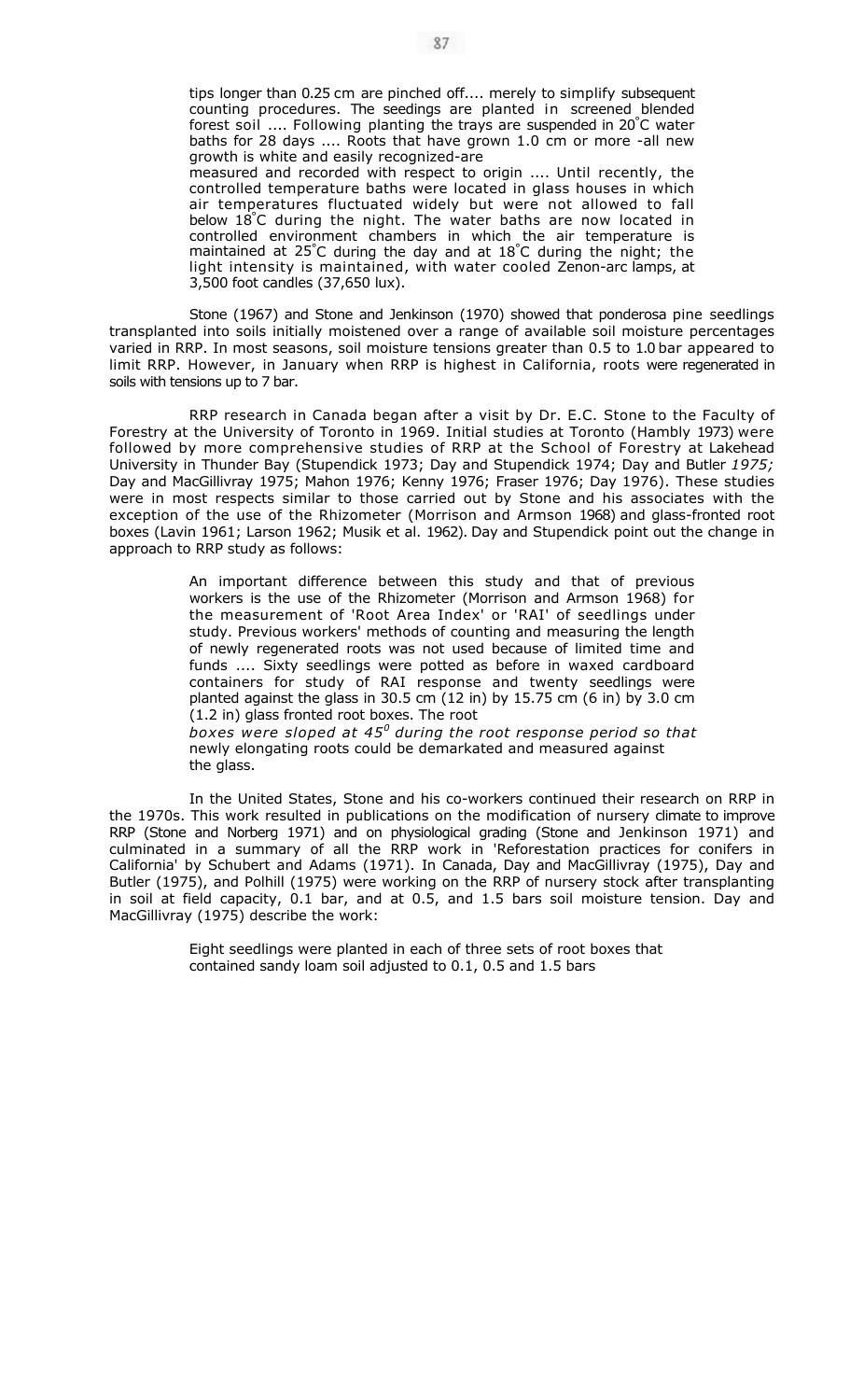SUIT (soil moisture tension) .... The root boxes were 30.5 x 15.25 x 2.54 cm  $(12 \times 6 \times I)$  in) ... and there were 16 equally spaced 2 mm holes in the back (for irrigation to replace water used by pipette) ....Newly developed roots and the extension of old roots were traced on the glass at 4- and 6-day intervals. At the end of the 40 day period .... The RAI of each seedling was remeasured and compared with the initial RAI to obtain the increment or decrement that had occurred....

These studies showed that the RRP of white spruce (Picea glauca (Moench) Voss), black spruce (Picea rnariana (Mill.) B.S.P.) and jack pine (Pinus *banksiana* Lamb.) was generally high in the spring, low during the summer, and moderate in the fall. They also showed that RRP tended to be very low in soils at more than 0.5 bar tension, although jack pine was less severely affected than the spruces.

In 1976, RRP studies at Lakehead University were continued with: 1) a study of plant moisture stress (-water potential) - RRP relationships (Mahon 1976); 2) a study of fall chilling on the RRP of overwinter cold-stored red pine (Pinus resinosa Ait.) (Fraser 1976); and 3) a study of cool  $(+2^{\circ}C)$  and frozen  $(-2^{\circ}C)$  storage on the RRP of spring lifted white and black spruce stock (Kenny 1976). In 1976, Day and Day et al. summarized the results of their work on the effects of planting date and the moisture content of the outplanting soil on RRP. Finally, in 1977, Day and Breunig showed that the RRP of white spruce was significantly better for seedlings with large (>30.0 cm  $^2$ ) RAIs than of those with either 10 or 20 cm .

In 1976, Lee and Hackett published their work on the RRP of Pistacia chinensis in a 'bottom mist chamber'. Although this work was not known to the Canadian workers, it is of considerable interest because it antedates the root misting work now in progress at Lakehead University:

> The root regenerating potential (RRP) of one year old Pistacia chinensis seedlings at different growth stages was determined by recording the number of newly initiated roots during the period of weeks after bare-root transplanting into a bottom mist chamber.... Root systems were mist irrigated in a chamber covered on the sides and ends with black polyethylene film to exclude light and aluminium foil to reduce radient heating. The top of the chamber was covered with pieces of 1.8 cm (3/4 inch) thick styrofoam between which the seedlings were inserted for support .... Misting frequency for roots was 5 sec. per 5 min. 24 hours a day....

In 1977 and 1979, Burdett wrote on assessing stock quality by means of physiological tests carried out in an inexpensive semicontrolled environment chamber, and on new methods of evaluating RRP. One of the methods was the well-known displacement technique (Iyer, not dated) that provided root volume measurements. The other was a coding system devised by the author. Burdett (1979) described his work in British Columbia as follows:

> The survival and growth of lodgepole pine (Pinus contorta Dougl. ex. Loud.) planted in the spring under a variety of conditions was found to be closely related to its root growth capacity as measured by two newly developed methods. One method employed a displacement technique to measure the root volume of the test seedlings, nondestructively, both at the beginning and end of the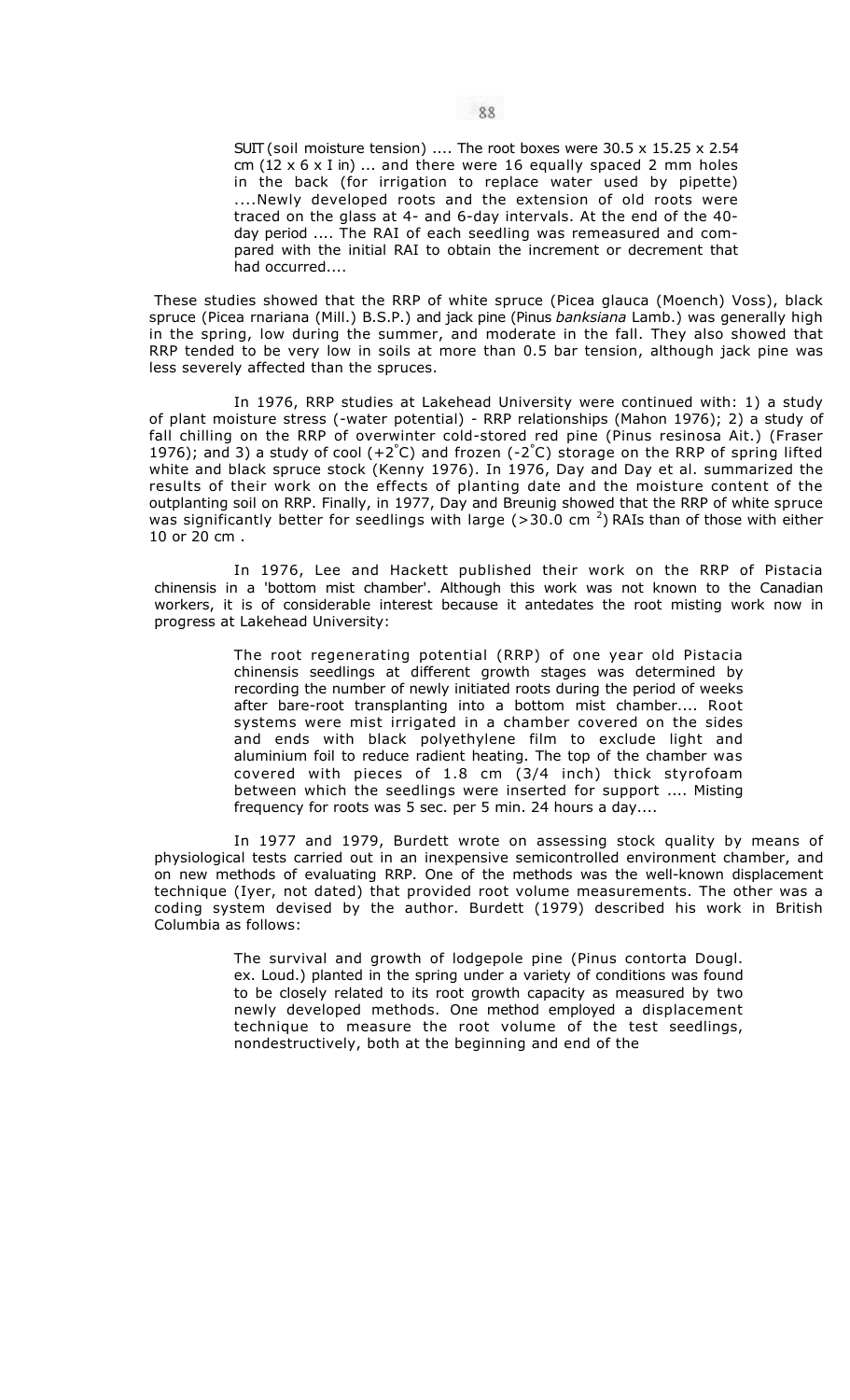period of growth under standard conditions. The change in root volume that occurred during the test was taken as a measure of the root growth capacity. The other method of measuring was to record, by means of a semi-quantitative scale, the number of newly elongated roots possessed by the test seedlings after 1-week.

In fact, the semiquantitative scale proposed by Burdett (1979) (i.e.,  $0 =$  no new roots;  $1 =$  some new roots, none over 1 cm of length;  $2 = 1$  to 3 new roots over 1 cm in length;  $3 = 4$  to 10 new roots over 1 cm in length;  $4 = 11$  to 30 new roots over 1 cm in length; and  $5 =$  more than 30 new roots over 1 cm in length) was similar to the 'root phenology codes' described by Kenny (1976), Day and Breuning (1977), and Mears (1978).

In 1979, Herman and Lavender outlined methods for testing the vigor of Oregon species in pots filled with forest soil and placed either in a growth room or greenhouse. Although RRP was not evaluated and bud flush and survival alone were used to evaluate physiological quality, the tests are pertinent because both nonstressed and stressed seedlings are tested:

> The physiological quality of the seedlings will become apparent more quickly if the seedlings are stressed .... The mot common stress treatment is to expose the roots and shoots to 90 F (32.2° C) and a relative humidity of 30 percent for 15 minutes just before potting the seedlings .... After 4 weeks, bud flush and survival will indicate the vigour of most trees.

In 1979, MacDonnel (1980) began to develop an intermittent root mist chamber (RMC) at Lakehead University in order to attempt to find a rapid practical method for *evaluating RRP before stock is shipped to the planting site.* 

> The (root mist) chamber was developed to provide a rapid method of estimating root regeneration potential of nursery stock by evaluating root growth capacity before stock is shipped to the planting site .... The results of initial tests show that the RMC gave values for root growth capacity (in terms of percent root activity) that were not significantly different from tests carried out in soil (peat-vermiculite mix in pots) .... This suggests that the RMC method will be satisfactory in providing an accurate and rapid measure of root growth capacity for an estimation of root regeneration potential.

The current methods of evaluating RRP now in use at Lakehead University will be the focus of the remainder of this paper.

## **CURRENT METHODS OF EVALUATING ROOT REGENERATING POTENTIAL**

From 1980 to 1983, a new program of research on 'Morphological and physiological stock quality in relation to field outplanting performance' is being conducted at Lakehead University.

The objectives of the research are:

To prepare test lots of 1V2+1S4 white and black spruce and 2+0 jack pine nursery stock by varying lifting data and storage treatment,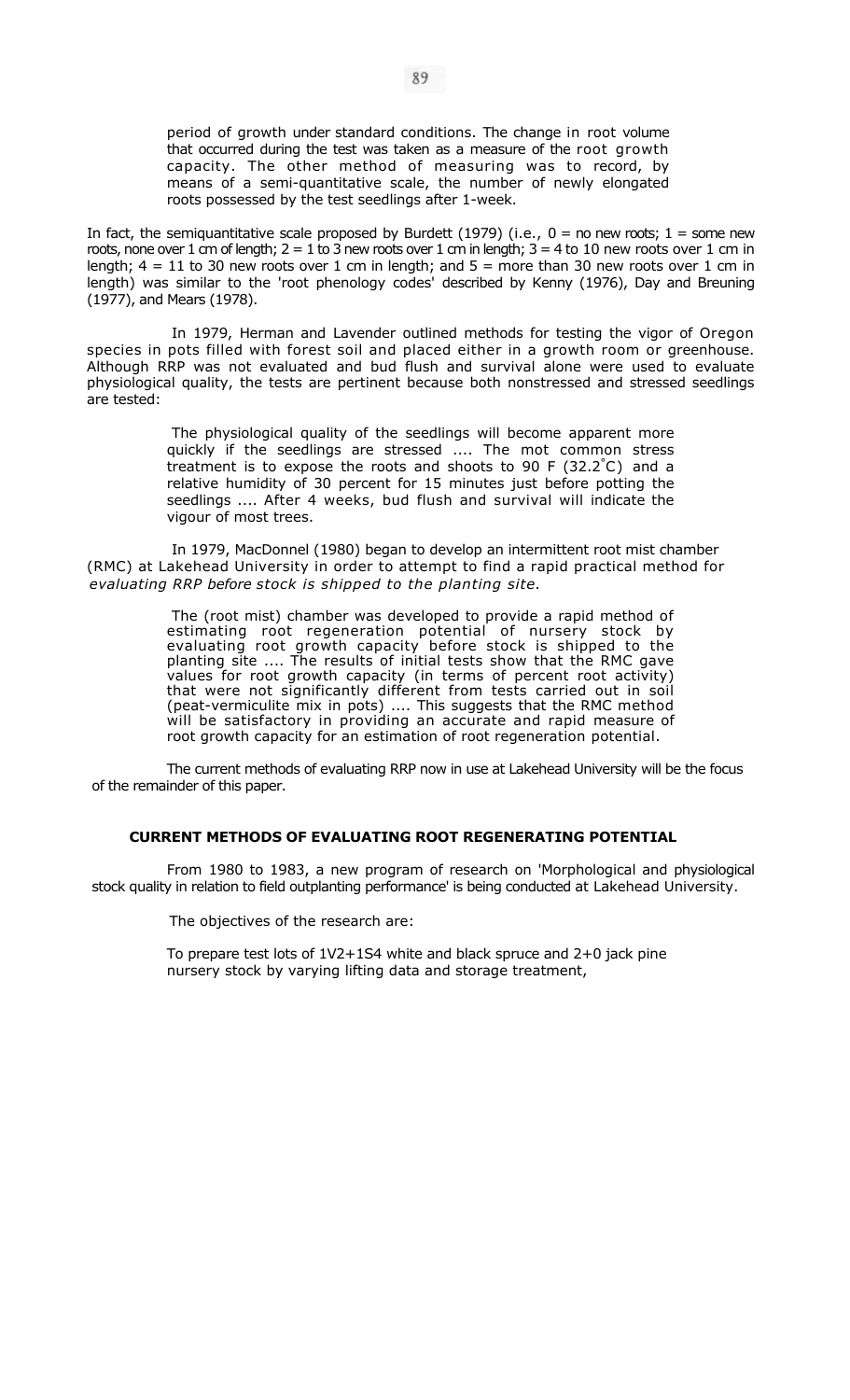i.e., 1) spring lifted, 2) spring lifted and cold stored at  $+2^{\circ}C$ , 3) fall lifted and frozen stored at -2° C, and 4) fall lifted and frozen stored at  $-2^{\circ}$ C, but preconditioned for 3 and 6 weeks at  $+2^{\circ}$ C before planting.

To plant the test lots of stock over a 63-day period in the spring, i.e., 1) May 5, 2) May 26, 3) June 6, and 4) July 7, both in pots in a standard growth chamber environment for bioassay of RRP and on two field sites.

To measure the physiological and morphological quality of each lot of stock before and after planting and to correlate these measurements with survival, growth, and other measures of performance.

In 1981 it was possible to bioassay sample lots of 15 to 25 seedlings from each of the treatments included in the research in 1) pots, 2) root mist chambers, and 3) root growth boxes. In each case the seedlings were measured, grown for 21 days, and remeasured to evaluate the change in top and root characteristics. In addition, identical lots of stock were planted on two field sites, a sandy outwash plain and a shallow till, 80 km north of Thunder Bay.

It is too early to comment on the results of this research, but it appears that the results of the three bioassay methods are very similar to field results.

In the laboratory bioassays and field trials all seedlings are measured, grown for 21 days, and remeasured. In the root mist chamber and root growth boxes the seedlings were also remeasured at 10 days to provide a rapid estimate of RRP. In the field trials, one-third of the seedlings planted were removed 21 days after planting. In all tests, 80-column data processing forms were used to record information on individual seedlings. Columns 8 to 16 were for Identification. As the study involved initial  $(x)$  and final  $(y)$  measurements, both were recorded as follows:

#### TOP CHAR ACTERISTICS--Columns 17 to 41

| 17 & 18<br>19 & 20<br>$21$ to $24$<br>25 to 28<br>29 & 30 | Total Height in cm (x)<br>Root Collar Diameter in mm (x)<br>Height Growth in cm $(x \& y)$<br>Shoot Volume in $cm^3$ (x & y)<br>Physiological Condition Code (x & y)<br>$0 =$ Foliage Healthy (Green) |                     |                                             |  |  |
|-----------------------------------------------------------|-------------------------------------------------------------------------------------------------------------------------------------------------------------------------------------------------------|---------------------|---------------------------------------------|--|--|
|                                                           | $1 = 0-25$                                                                                                                                                                                            |                     |                                             |  |  |
|                                                           | $2 = 26-50$<br>$3 = 51 - 75$                                                                                                                                                                          |                     | Brown and/or Defoliated                     |  |  |
|                                                           |                                                                                                                                                                                                       | $4 = 76 - 100$      |                                             |  |  |
|                                                           |                                                                                                                                                                                                       |                     | 5 = Dead (Buds and Inner Bark Dry)          |  |  |
| 31 & 32                                                   | Phenological Condition Code $(x & y)$                                                                                                                                                                 |                     |                                             |  |  |
|                                                           |                                                                                                                                                                                                       | $0 =$ Buds Dormant  |                                             |  |  |
|                                                           |                                                                                                                                                                                                       | $1 =$ Buds Swelling |                                             |  |  |
|                                                           | $2 =$ Buds Bursting                                                                                                                                                                                   |                     |                                             |  |  |
|                                                           | $3 =$ Short Shoot Elongation                                                                                                                                                                          |                     |                                             |  |  |
|                                                           | $4 =$ Medium Shoot Elongation                                                                                                                                                                         |                     |                                             |  |  |
|                                                           |                                                                                                                                                                                                       |                     | $5 =$ Long Shoot Elongation                 |  |  |
| 33 to 38                                                  |                                                                                                                                                                                                       |                     | Plant Moisture Stress (PMS in bars) (x & y) |  |  |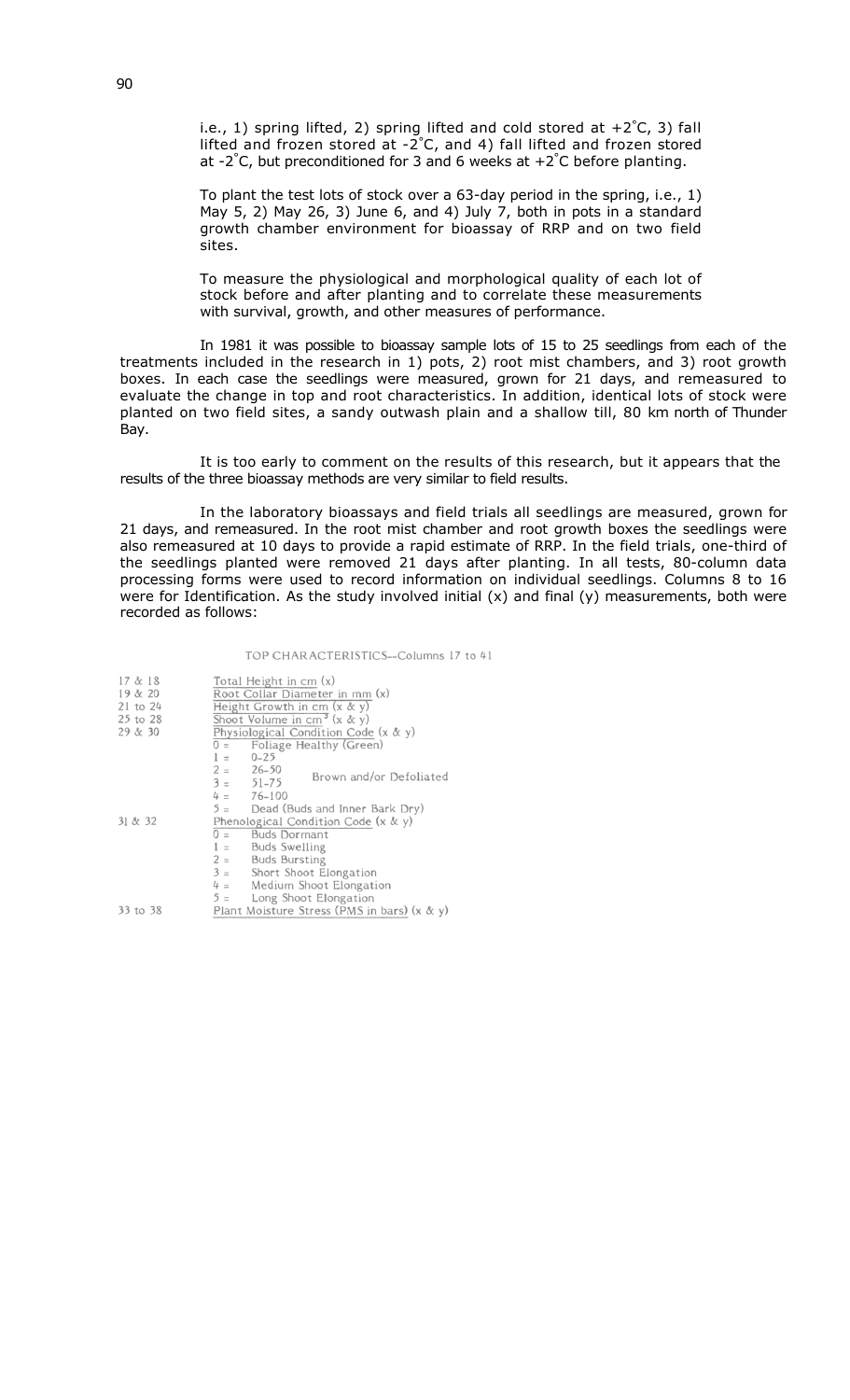| 39 to 40 | $1 =$<br>Normal<br>$2 =$<br>Moderate<br>$3 =$<br>High<br>Excessive<br>$4 =$<br>$5 =$<br>Lethal | PMS Calculator Code (Day 1980) (x & y)     |                         |  |  |
|----------|------------------------------------------------------------------------------------------------|--------------------------------------------|-------------------------|--|--|
|          |                                                                                                | ROOT CHARACTERISTICS--Columns 41 to 78     |                         |  |  |
| 41 & 42  |                                                                                                | Root Area Index in cm <sup>2</sup> (x & y) |                         |  |  |
| 45 to 52 | Number and Length of Small Root Tips (0.0-2.0 mm, mean 0.2 mm)                                 |                                            |                         |  |  |
|          | Code                                                                                           | Number                                     | Equivalent Length in cm |  |  |
|          | 0                                                                                              | $\Omega$                                   | 0.0                     |  |  |
|          |                                                                                                | $1 - 10$                                   | 0.5                     |  |  |
|          | $\overline{c}$                                                                                 | $11 - 20$                                  | 1.5                     |  |  |
|          | $\overline{\mathbf{3}}$                                                                        | $21 - 30$                                  | 2.5                     |  |  |
|          | 4                                                                                              | $31 - 40$                                  | 3.5                     |  |  |
|          | 5                                                                                              | $41 - 50$                                  | 4.5                     |  |  |
|          | 6                                                                                              | $51 - 60$                                  | 5.5                     |  |  |
|          | $\overline{7}$                                                                                 | $61 - 70$                                  | 6.5                     |  |  |
|          | 8                                                                                              | $71 - 80$                                  | 7.5                     |  |  |
|          | 9                                                                                              | >80                                        | 8.5                     |  |  |
| 53 to 60 | Number and Length of Medium Root Tips (3.0 to 10.0 mm, mean 0.6                                |                                            |                         |  |  |
|          | 0                                                                                              | O                                          | 0.0                     |  |  |
|          | 1                                                                                              | $1 - 10$                                   | 3.0                     |  |  |
|          | $\overline{2}$                                                                                 | $11 - 20$                                  | 9.0                     |  |  |
|          | 3                                                                                              | $21 - 30$                                  | 15.0                    |  |  |
|          | 4                                                                                              | $31 - 40$                                  | 21.0                    |  |  |
|          | 5                                                                                              | $41 - 50$                                  | 27.0                    |  |  |
|          | 6                                                                                              | $51 - 60$                                  | 33.0                    |  |  |
|          | $\overline{7}$                                                                                 | $61 - 70$                                  | 39.0                    |  |  |
|          | 8                                                                                              | $71 - 80$                                  | 45.0                    |  |  |
|          | 9                                                                                              | >80                                        | 51.0                    |  |  |
| 61 to 66 | Number of Long Root Tips (>1.0 cm) $(x & y)$                                                   |                                            |                         |  |  |
| 67 to 72 | Length of Long Root Tips in cm (x & y)                                                         |                                            |                         |  |  |
| 73 to 78 | Length of All Root Tips in cm (x & y)                                                          |                                            |                         |  |  |

The above recording system provides most of the essential information needed to evaluate the post-transplanting or post-outplanting response of the seedlings under test. It is obviously designed for scientific rather than operational use of the nursery; however, the above coding system could be made more operational by providing a coding system for long root tips (>1.0 cm).

mm)

91

The pots, root mist chambers, and root growth boxes used for the bioassay are briefly described in the following conclusion.

## **I. Pot Bioassay Method**

a. From three to five replications of five seedlings (the number planted per pot will depend on root system size) are planted in a standard 2:1 peat:vermiculite mix in 23-cm (9-in.) plastic bulb pans (the size of the bulb pan is increased if necessary).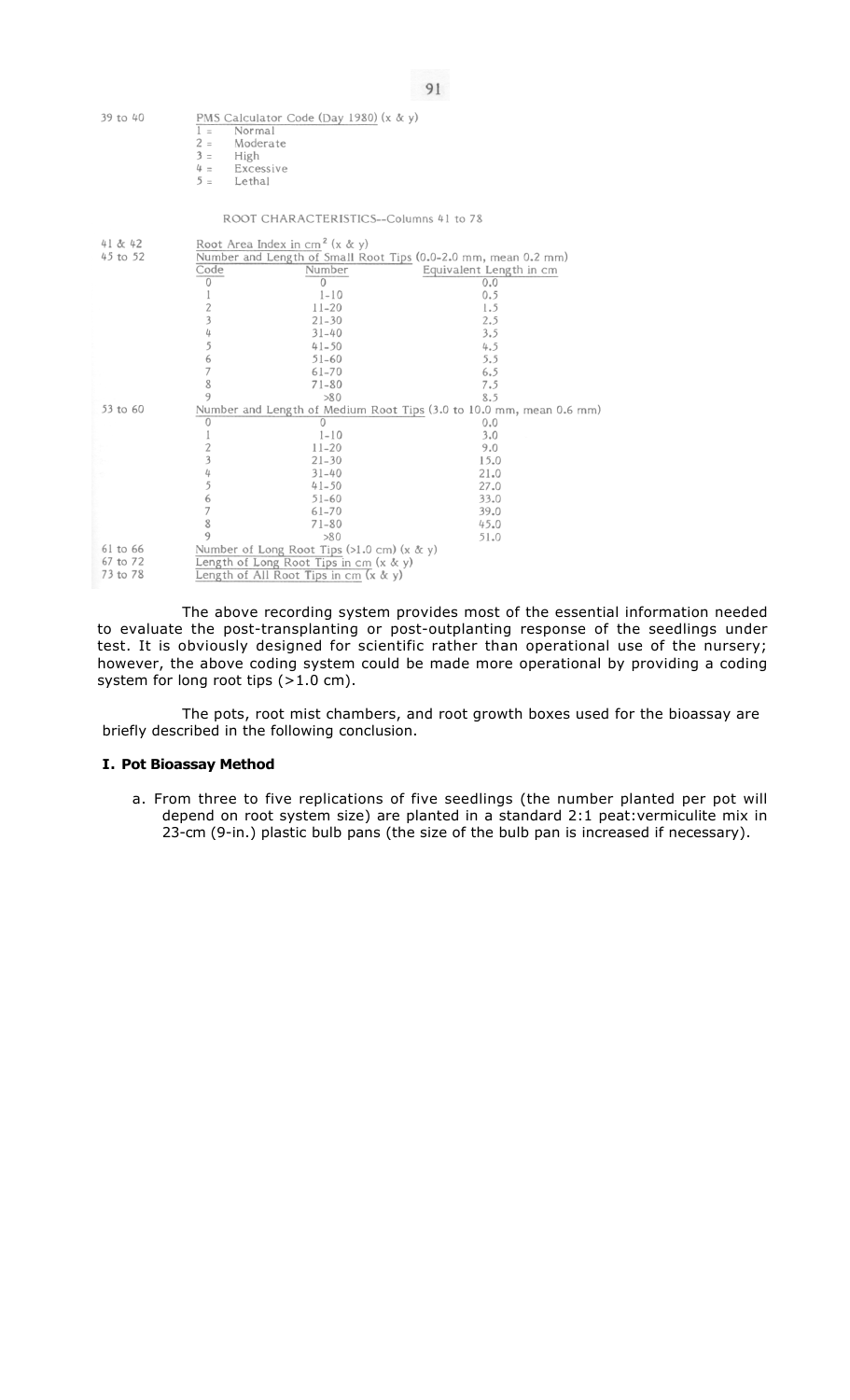b. The peat-vermiculite mix is irrigated to field capacity and the bulb pans of test seedlings are placed in a growth chamber programmed to provide:

Light- 16 to 20 hour photoperiod with 12 hours > 50 000 lux. Temperature- 25° C day and 17.5 ° C night. Humidity- 50-60% RH day and 80-100% RH night.

### **2. Root Mist Chamber (Figure 1)**

- a. From three to five replications of five seedlings are vertically fixed in the RMC support frames so that their roots hang down in the enclosed chamber and their shoots extend upward outside it. The spray-jets in the chamber are programmed to provide 5 seconds of mist every 30 minutes, or sufficient mist so that the roots are always coated with a fine moisture film.
- b. The root mist chambers are placed in growth chambers that are programmed to provide exactly the same environment as in l.b above.

### **3. Root Growth Boxes (Figure 2)**

- a. From three to five replications of five seedlings are set, three to a pad, sequentially in the root growth boxes. The seedlings are slipped between the jacket or sleeve of polyethylene and on top of the pad of polyurethane foam. The roots must be spread with care and the planted pads must be packed tightly between the polyfoam spacers so that the seedlings remain in a vertical position.
- b. The polyurethane foam adjacent to the seedling roots is fully irrigated night and morning to ensure that the pads are moist at all times. The root growth boxes are placed in growth chambers programmed to provide exactly the same environment as in l.b above.

### **ACKNOWLEDGMENTS**

The research support of the Ontario Ministry of Natural Resources over the last decade is recognized with appreciation. Renewed support of the Ontario Ministry of Natural Resources and the Canadian Forestry Service during 1980-83 is again recognized with much appreciation.

Thanks are due to Ken Reese for coordination, to Dolf Wynia for the unlimited use of the Thunder Bay Forest Station and for making me feel as if I was a member of his staff, and to Paul Webb for scientific advice and for moral support.

Special thanks are due to all those who work (and put up) with me, especially Eileen Harvey, Beverly Shaw, Lynn Palmer, Gary Gilbert, and any other associates and students I have missed.

### **LITERATURE CITED**

Burdett, A.N. 1977. Assessing stock quality by means of physiological tests. B.C. For. Serv., Res. Div. Unpubl. Rep.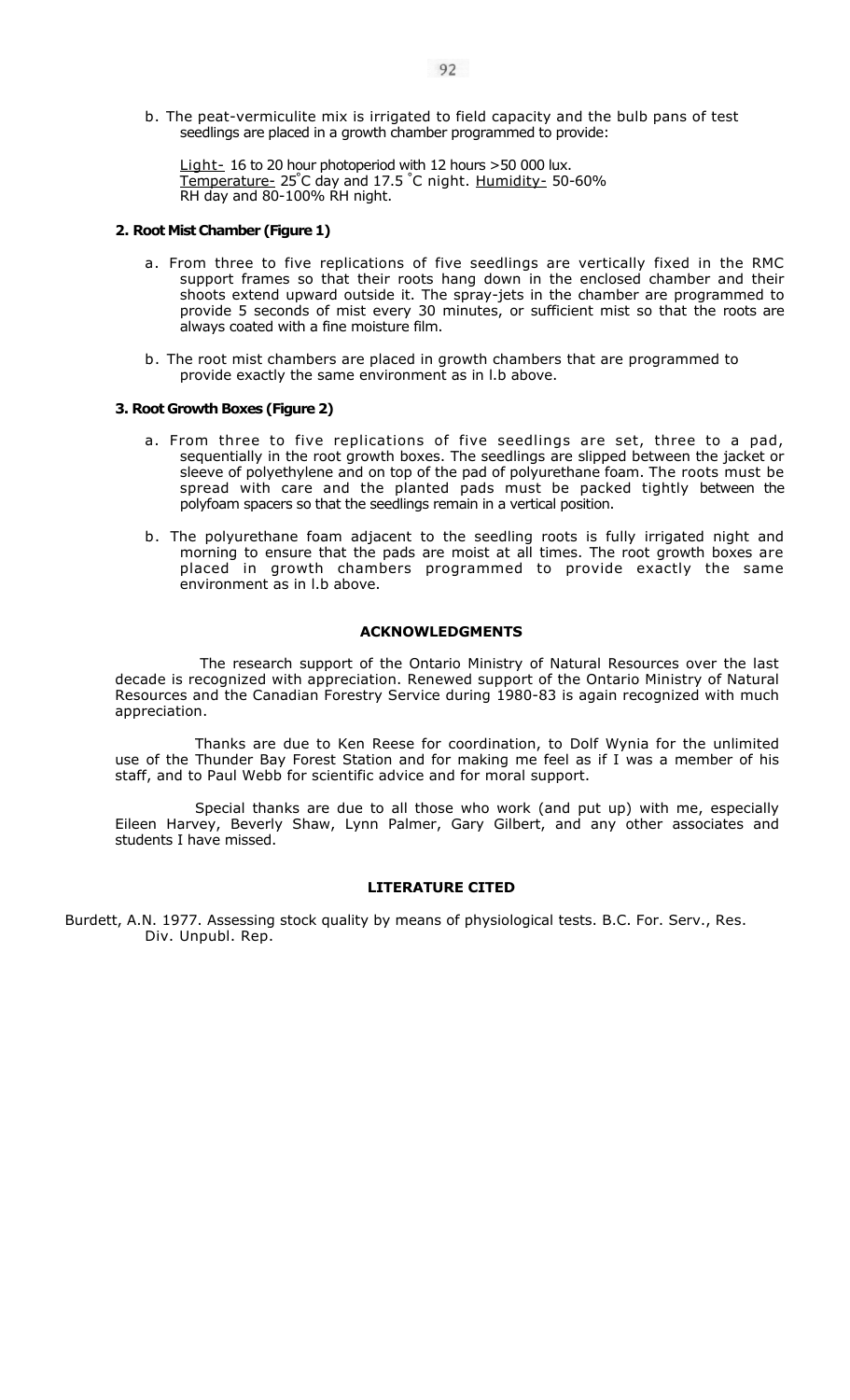

Figure 1. The root mist chamber with window exposed for viewing roots. Figure 2. Root growth boxes opened to show roots.

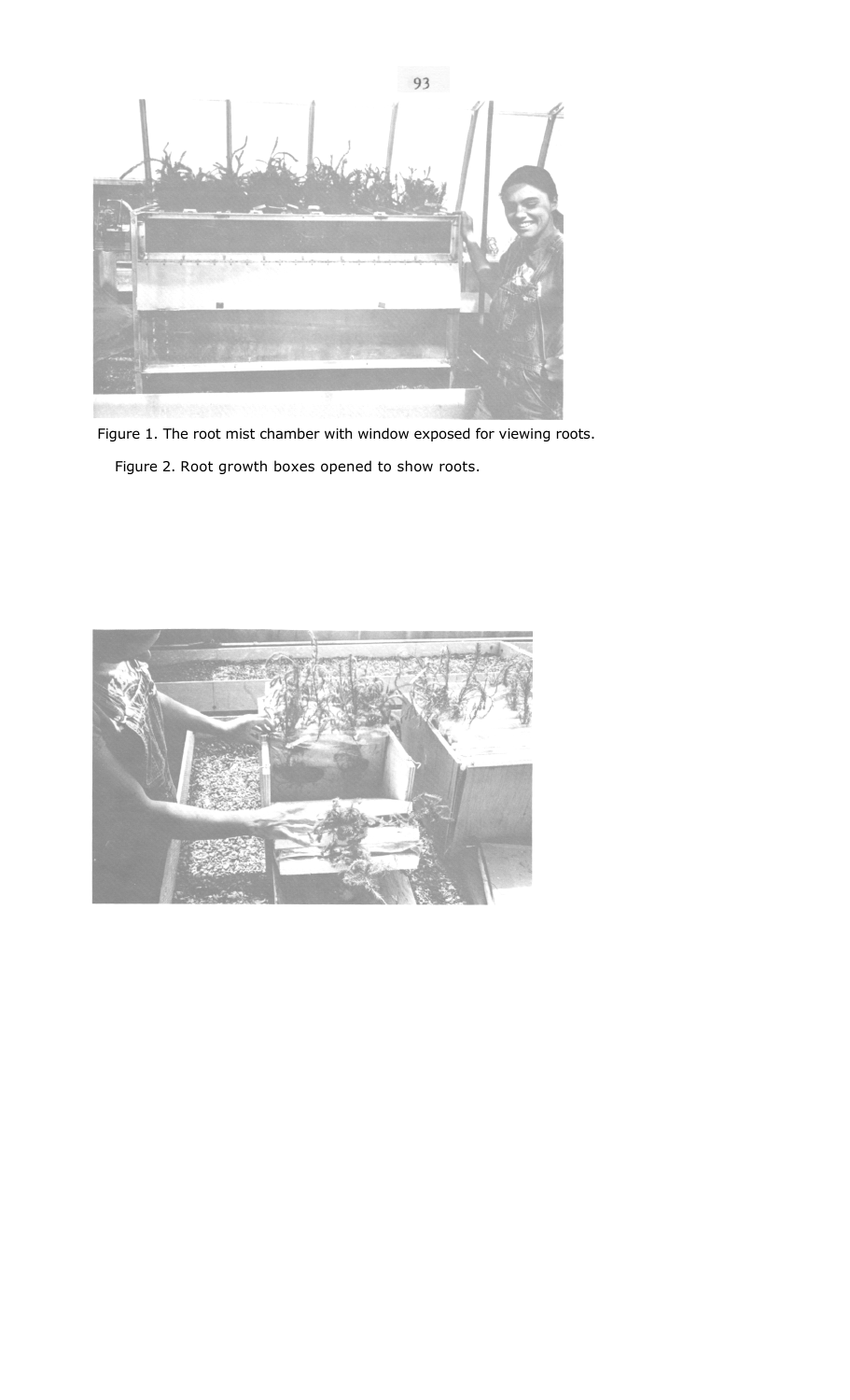- 1979a. A nondestructive method of measuring plant parts. Can. J. For. Res. 9:120- 122.
- 1979b. New methods of measuring root growth capacity: their value in assessing lodgepole pine stock quality. Can. J. For. Res. 9:63-67.
- Day, R.J. 1976. Root regeneration of conifers a key to successful survival and growth. Pages 75-89 in Proceedings of the 1976 Northeastern Area Nurseryman's Conference, Kempville, Ontario. Ont. Min. Nat. Res.
	- 1980. A guide to size class standards for northern Ontario (complete edition). Lakehead University, School of Forestry, Silvic. Rep. 1980-1.
- Day, R.J. and J.M. Butler. 1975. Root regeneration of spring and summer lifted black spruce and jack pine in relation to soil moisture content. Lakehead University, School of Forestry. Unpubl. Rep.
- Day, R.J. and E. Breunig. 1977. Root regeneration of 3+0 white spruce varies with root system size, post-planting soil moisture and climate. B.Sc.F. thesis, Lakehead University, Thunder Bay. 38 pp.
- Day, R.J. and G.R. MacGillivray. 1975. Root regeneration of fall-lifted white spruce nursery stock in relation to soil moisture content. For. Chron. 51:196-199.
- Day, R.J. and J.T. Stupendick. 1974. Root regeneration potential of black and white spruce nursery stock in 1972 and 1973. Lakehead University, School of Forestry.
- Day, R.J. and S.J. Walsh. 1980. A manual for using the pressure chamber in nurseries and plantations., Lakehead University, School of Forestry, Silvic. Rep. 1980-2.
- Day, R.J., IT. Stupendick, and J.M. Butler. 1976. Root periodicity and root regeneration potential are keys to successful plantation establishment. Pages 19-21 in Proc. Plant. Establ. Symp., Kirkland Lake, Ont. Can. For. Serv. Publ. O-P-S.
- Fraser, P.J. 1976. The influence of prelifting cold treatment on the root regeneration potential of overwinter stored red pine seedlings. B.Sc.F. thesis, Lakehead University, Thunder Bay.
- Hambly, E.S.L. 1973. Periodicity in the root growth capacity of jack pine, black spruce and white spruce nursery seedlings. M.Sc. thesis, University of Toronto.
- Herman, R.K. and D.P. Lavender. 1979. Testing the vigour of coniferous planting stock. Oregon State Univ. For. Res. Note 63.
- lyer, J. (not dated). Top-root ratio of nursery stock; its volumetric determination. Univ. Wisconsin, Dep. For. Note 214.
- Kenny, W.A. 1976. Feasibility of using spring lifted and freezer stored (-2 $^{\circ}$ C) white and black spruce nursery stock to extend the planting season. B.Sc.F. thesis, Lakehead University, Thunder Bay.
- Krugman, S.L. and E.C. Stone. 1966. The effect of cold nights on the root regeneration potential of ponderosa pine seedlings. For. Sci. 12:451-459.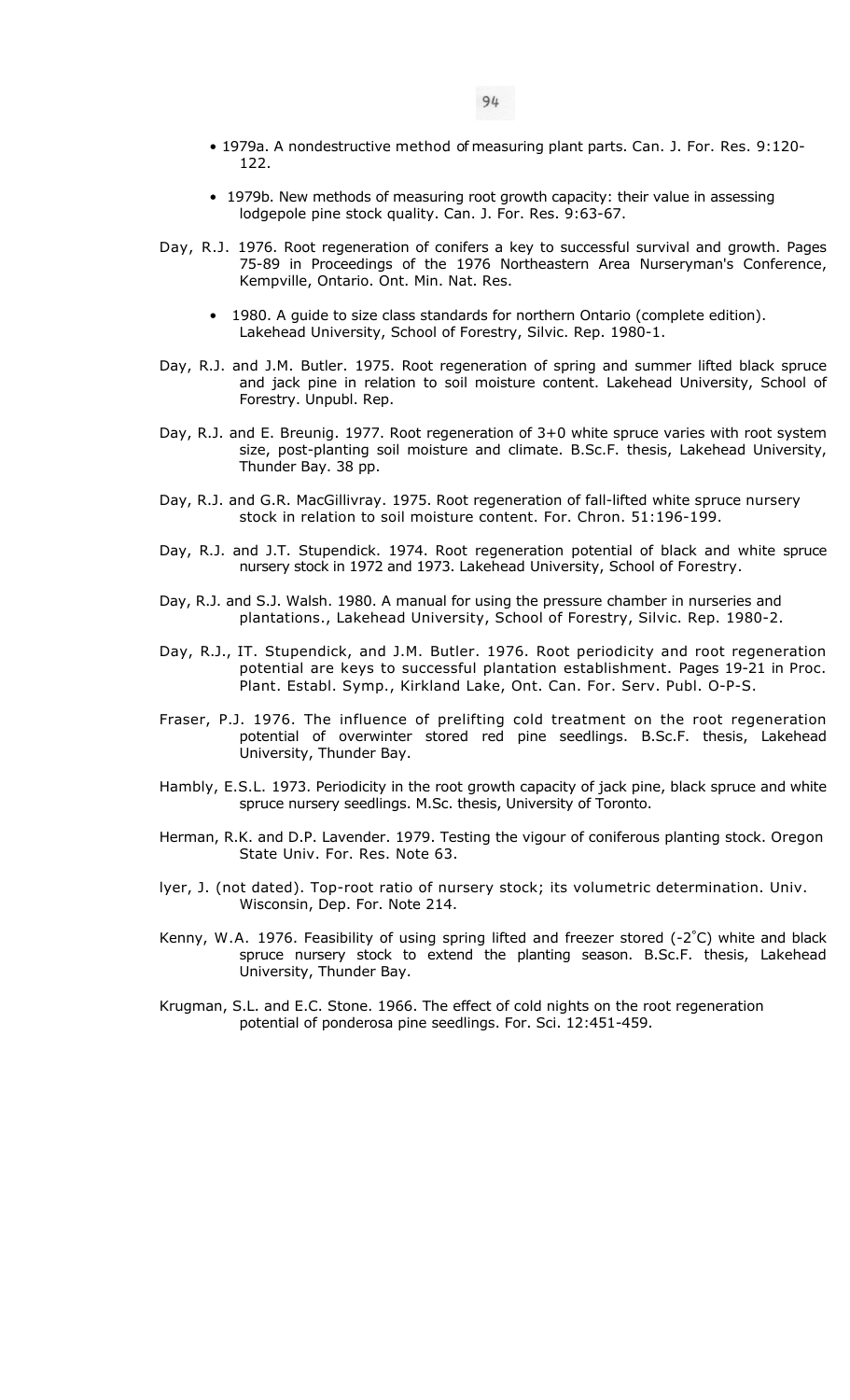- Lawson, M.M. 1962. Construction and use of glass faced boxes to study root development of tree seedlings. USDA For. Serv., Rocky Mtn. For. Range Exp. Stn. Res. Note 73.
- Lavin, F. 1961. A glass-faced planter box for field observations on roots. Agron. J. 53:265-268.
- Lee, C.I. and W.P. Hackett. 1976. Root regeneration of transplanted Pistacia chinensis Bunge. seedlings at different growth stages. Am. Soc. Hortic. Sci. 10:236-240.
- MacDonnell, M.B. 1980. Development of a soil-less method to test seedling root growth capacity. B.Sc.F. thesis, Lakehead University, Thunder Bay.
- Mahon, D.D. 1976. Methods of measuring the plant moisture stress of white spruce nursery stock and relating it to root regeneration after transplanting. B.Sc.F. thesis, Lakehead University Thunder Bay.
- Mears, R.J. 1978. Post-planting survival and growth of black spruce in relation to root regeneration and soil moisture content on the planting site. B.Sc.F. thesis, Lakehead University, Thunder Bay.
- Morrison, I.K. and K.A. Armson. 1968. The Rhizometer--a device for measuring root of tree seedlings. For. Chron. 44:21-23.
- Musik, T.J. and J.W. Whitworth. 1962. A technique for the periodic observation of roots in situ. Agric. J. 54:56-57.
- Polhill, B. 1975. Root regeneration of spring, summer and fall lifted white spruce nursery stock in relation to soil moisture supply. Lakehead University, School of Forestry. Unpubl. rep.
- Schubert, G.H. and R.S. Adams. 1971. Reforestation practices for conifers in California. State of California, Division of For., The Resources Agency, Sacremento, Calif. (pp. 75-85).
- Stone, E.C. 1955. Poor survival and the physiological condition of planting stock. For. Sci. 1:90- 94.
	- 1967. The root regenerating capacity of seedlings and transplants and the availability of soil moisture. Annals of Arrid Zone 6:42-57.
- Stone, E.C. and J.L. Jenkinson. 1970. Influence of soil water on root growth capacity of ponderosa pine. For. Sci. 16:230-239.
	- 1971. Physiological grading of ponderosa pine nursery stock. J. For. 69:31-33.
- Stone, E.C. and E.A. Norberg. 1971. Modification of nursery climate to improve root growth capacity of ponderosa pine transplants. In Proc. Am. Soc. Agric. Eng., Pullman, Washington, June 27-30.

Stone, E.C. and G.H. Schubert. 1956. New roots on pine seedlings. Calif. Agric. 10:11 and 14.